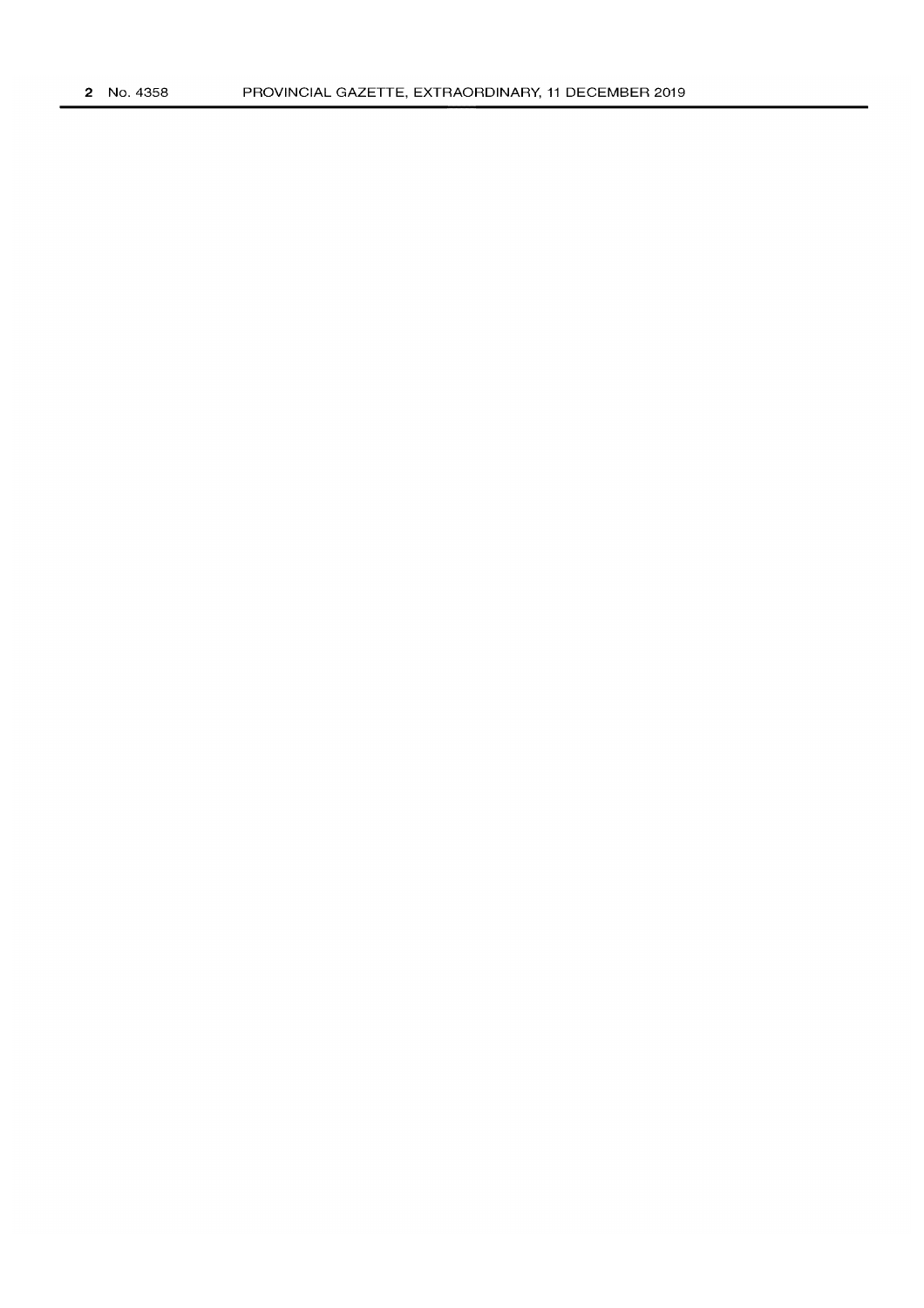## **CONTENTS**

|    |                                                                                                         | Gazette<br>No. | Page<br>No. |
|----|---------------------------------------------------------------------------------------------------------|----------------|-------------|
|    | <b>PROCLAMATION • PROKLAMASIE</b>                                                                       |                |             |
| 5. | National Environmental Management: Protected Areas Act (57/2003): Declaration of the Sand River Private | 4358           |             |
| 6. | National Environmental Management: Protected Areas Act (57/2003): Declaration of the Kromensee Nature   | 4358           |             |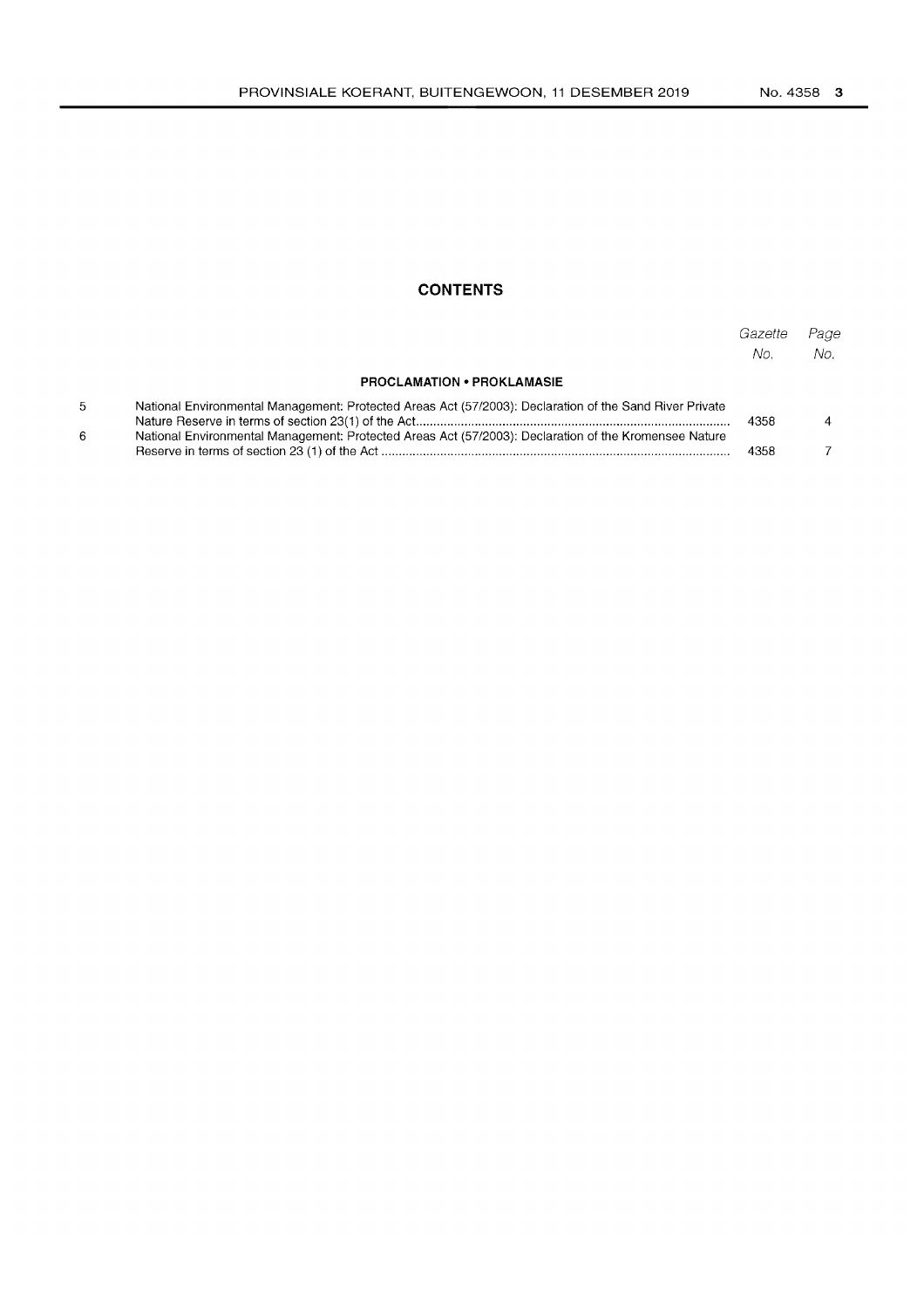# PROCLAMATION • PROKLAMASIE

### PROCLAMATION 5 OF 2019

# ECONOMIC DEVELOPMENT, ENVIRONMENTAL AFFAIRS AND TOURISM FOR THE EASTERN CAPE PROVINCE

## THE NATIONAL ENVIRONMENTAL MANAGEMENT: PROTECTED AREAS ACT, 2003 (ACT NO. 57 OF 2003)

### DECLARATION OF THE SAND RIVER PRIVATE NATURE RESERVE IN TERMS OF SECTION 23(1) OF THE NATIONAL ENVIRONMENTAL MANAGEMENT: PROTECTED AREAS ACT, 2003 (ACT NO. 57 OF 2003)

This Notice relates to page 11 of the Provincial Gazette Notice 4030 Notice Number 70 of 13 April 2018, wherein the erstwhile Member of the Executive Provincial Council ("MEC"), declared the Sand River Private Nature Reserve as a Nature Reserve in terms of section 23(1) of the National Environmental Management: Protected Areas Act, 2003 ("the Act"). In particular, the parts of page 11 of the Provincial Gazette Notice 4030 Notice Number 70 of 13 April 2018 relating to the Sand River Private Nature Reserve, was published *ultra vires* insofar as it preceded the date on which the written agreement, as contemplated in section 23(3) of the Act, was signed by the MEC and private landowner.

Accordingly, the parts of page 11 of Provincial Gazette Notice 4030 Notice Number 70 of 13 April 2018 declaring the Sand River Private Nature Reserve are hereby revoked and the following is published:

Pursuant to the fulfilment of section 33(1) of the National Environmental Management: Protected Areas Act, 2003 (Act No. 57 of 2003) (the "Act"), as amended, wherein the Notice of Intention to Declare the Sand River Private Nature Reserve was duly published in Provincial Gazette Number 3986 Notice Number 7 of 22 January 2018, under and by virtue of the powers vested in me by section 23(1) of the Act, I do hereby revoke the parts of page 11 of Provincial Gazette Notice 4030 Notice Number 70 of 13 April 2018 applicable to the Sand River Private Nature Reserve and declare and make known that, with effect from the date of publication of this Notice, the properties described in the Schedule hereunder situated in the Province of Eastern Cape, shall be a Nature Reserve as contemplated in terms of section 23(1)(a)(i) of the Act and shall be known as the Sand River Private Nature Reserve as contemplated in terms of section 23(1)(b) of the Act.

MR`MLUNGISI GERALD MVOKO MEMBER OF THE EXECUTIVE COUNCIL FOR ECONOMIC DEVELOPMENT, ENVIRONMENTAL AFFAIRS AND TOURISM PROVINCE OF EASTERN CAPE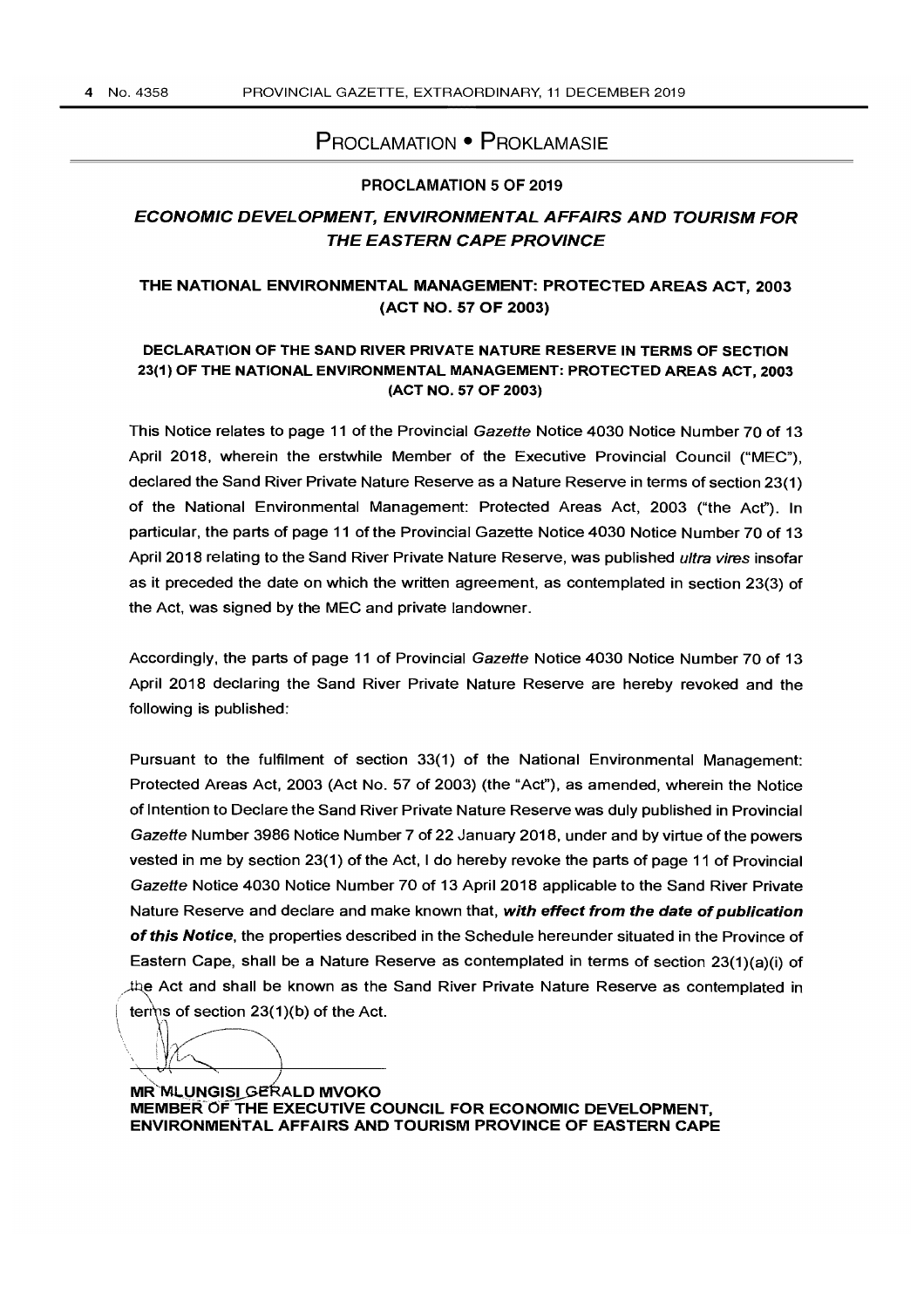# **SCHEDULE**

Name of the protected area (section 23(1)(b) of the National Environmental Management: Protected Areas Act (No. 57 of 2003): Sand River Private Nature Reserve

Category of protected area (section 23(1)(i) of the National Environmental Management: Protected Areas Act (No. 57 of 2003): Nature Reserve.

Assignment of Management Authority assignment (according to section 38(2)(a) of the National Environmental Management Protected Areas Act (No. 57 of 2003): St. Francis Links

Homeowners Association (NPC) (Registration Number: 2006/017273/08)

Description of the protected area: the protected area is depicted in the diagram below and comprises the following properties: -

Sand River Private Nature Reserve

Erf 2 of 5t. Francis Links, Division Humansdorp, Province of Eastern Cape, in extent 109,2383 (one hundred and fifty-five comma seven eight five one) hectares, held by Deed of Transfer No. *T6009/2018* 

Erf 245 of 5t. Francis Links, Division Humansdorp, Province of Eastem Cape, in extent 0.5610 (zero comma five six one zero) hectares, held by Deed of Transfer No. T556/2009

Erf 257 of 5t. Francis Links, Division Humansdorp, Province of Eastern Cape, in extent 0.5537 (zero comma five five three zero) hectares, held by Deed of Transfer No. *T556/2009* 

Erf 326 of St. Francis Links, Division Humansdorp, Province of Eastern Cape, in extent 0.2560 (zero comma two five six zero) hectares, held by Deed of Transfer No. T556/2009-

Erf 397 of 5t. Francis Links, Division Humansdorp, Province of Eastern Cape, in extent 0.4624 (zero comma four six two four) hectares, held by Deed of Transfer No. T556/2009

Erf 417 of 5t. Francis Links, Division Humansdorp, Province of Eastern Cape, in extent 1.0338 (one comma zero three three eight) hectares, held by Deed of Transfer No. *T556/2009* 

Erf 435 of 5t. Francis Links, Division Humansdorp, Province of Eastem Cape, in extent 6.2264 (six comma two two six four) hectares, held by Deed of Transfer No. T556/2009

Erf 455 of 5t. Francis Links, Division Humansdorp. Province of Eastern Cape, in extent 0.3531 (zero comma three five three one) hectares, held by Deed of Transfer No. T556/2009

Erf 502 of 5t. Francis Links, Division Humansdorp, Province of Eastern Cape, in extent 0.1883 (zero comma one eight eight three) hectares, held by Deed of Transfer No. T556/2009

Erf 513 of St. Francis Links, Division Humansdorp, Province of Eastern Cape, in extent 1.4249 (one<br>comma four two four nine) hectares, held by Deed of Transfer No. T556/2009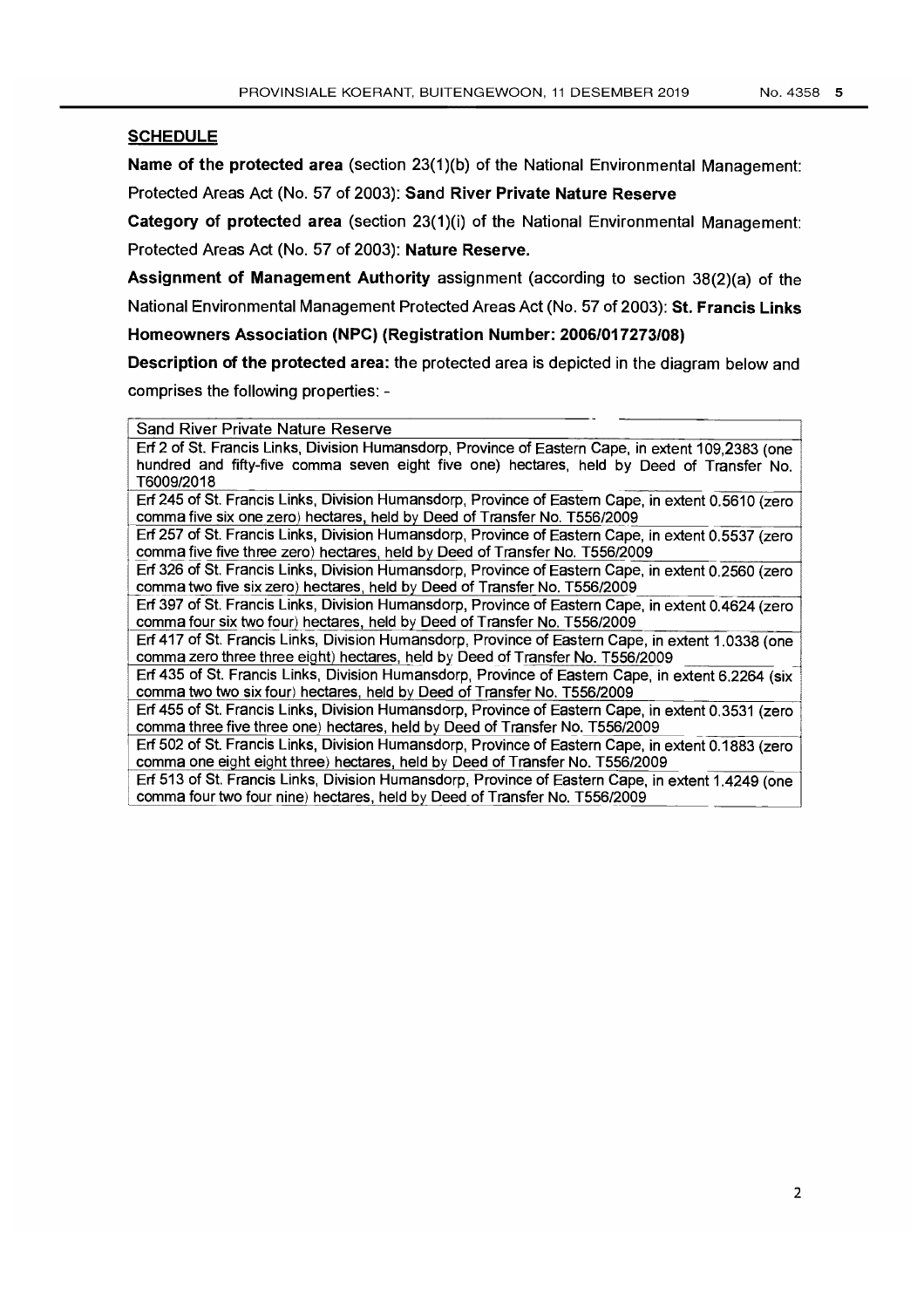#### 6 No. 4358

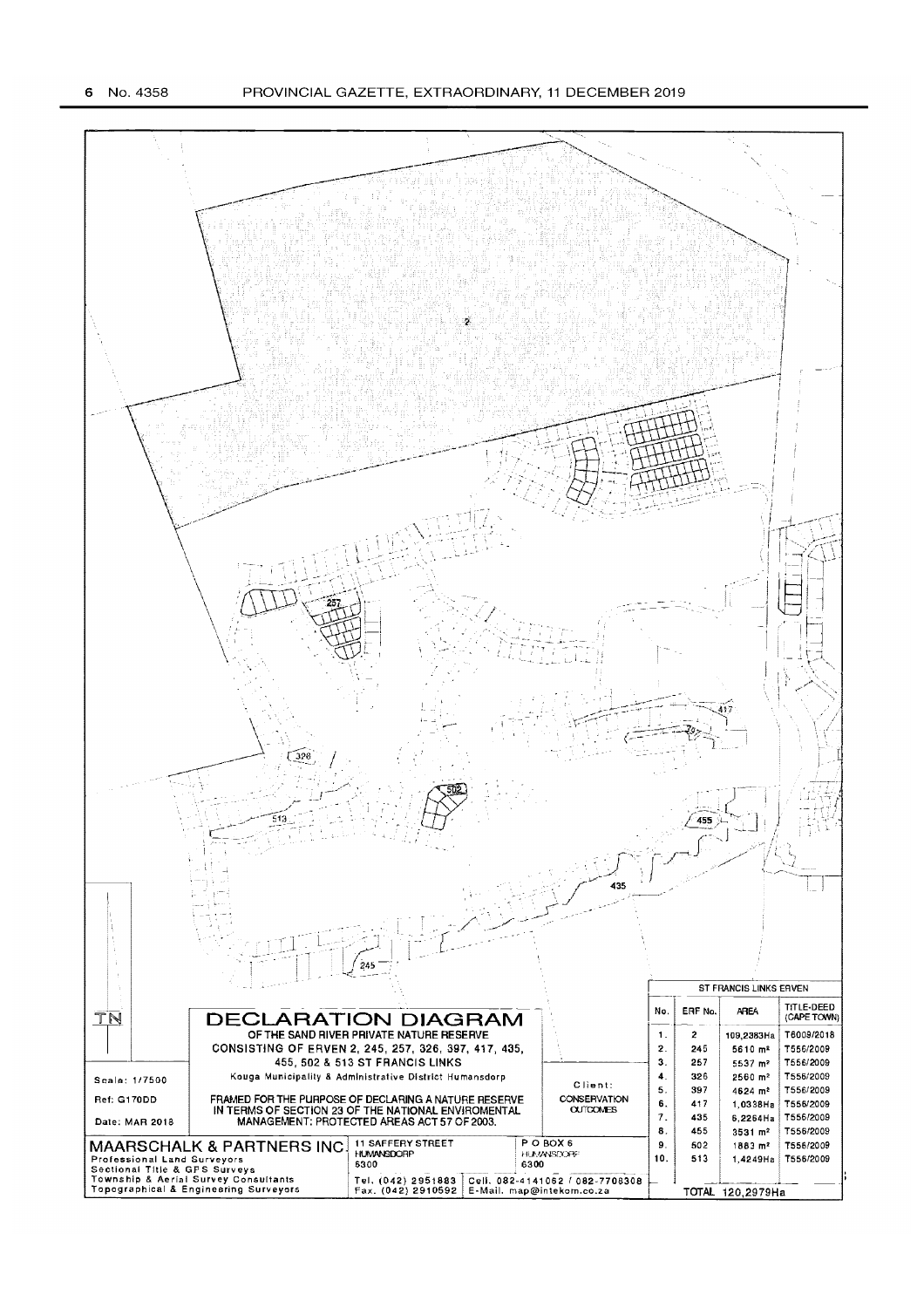### PROCLAMATION 6 OF 2019

# ECONOMIC DEVELOPMENT, ENVIRONMENTAL AFFAIRS AND TOURISM FOR THE EASTERN CAPE PROVINCE

## THE NATIONAL ENVIRONMENTAL MANAGEMENT: PROTECTED AREAS ACT, 2003 (ACT NO. 57 OF 2003)

### DECLARATION OF THE KROMENSEE NATURE RESERVE IN TERMS OF SECTION 23(1) OF THE NATIONAL ENVIRONMENTAL MANAGEMENT: PROTECTED AREAS ACT, 2003 (ACT NO. 57 OF 2003)

This Notice relates to page 12 of the Provincial Gazette Notice 4030 Notice Number 70 of 13 April 2018, wherein the erstwhile Member of the Executive Provincial Council ("MEC"), declared the Kromensee Nature Reserve as a Nature Reserve in terms of section 23(1) of the National Environmental Management: Protected Areas Act, 2003 ("the Act"). In particular, page 12 of the Provincial Gazette Notice 4030 Notice Number 70 of 13 April 2018, was published *ultra vires* insofar as it preceded the date on which the written agreement, as contemplated in section 23(3) of the Act, was signed by the MEC and private landowner.

Accordingly, page 12 of Provincial Gazette Notice 4030 Notice Number 70 of 13 April 2018 is hereby revoked and the following is published:

Pursuant to the fulfilment of section 33(1) of the National Environmental Management: Protected Areas Act, 2003 (Act No. 57 of 2003) (the "Act"), as amended, wherein the Notice of Intention to Declare the Kromensee Nature Reserve was duly published in Provincial Gazette Number 3986 Notice Number 7 of 22 January 2018, under and by virtue of the powers vested in me by section 23(1) of the Act, I do hereby revoke page 12 of Provincial Gazette Notice 4030 Notice Number 70 of 13 April 2018 and declare and make known that, with effect from the date of publication of this Notice, the properties described in the Schedule hereunder situated in the Province of Eastern Cape, shall be a Nature Reserve as confemplated in terms of section  $23(1)(a)(i)$  of the Act and shall be known as the Kromensee Nature Reserve as contemplated in terms of section  $23(1)(b)$  of the Act.

 $\sqrt[1]{1}$ .

**MR MLUNGISI-GERALD MVOKO** MEMBER OF THE EXECUTIVE COUNCIL FOR ECONOMIC DEVELOPMENT, ENVIRONMENTAL AFFAIRS AND TOURISM PROVINCE OF EASTERN CAPE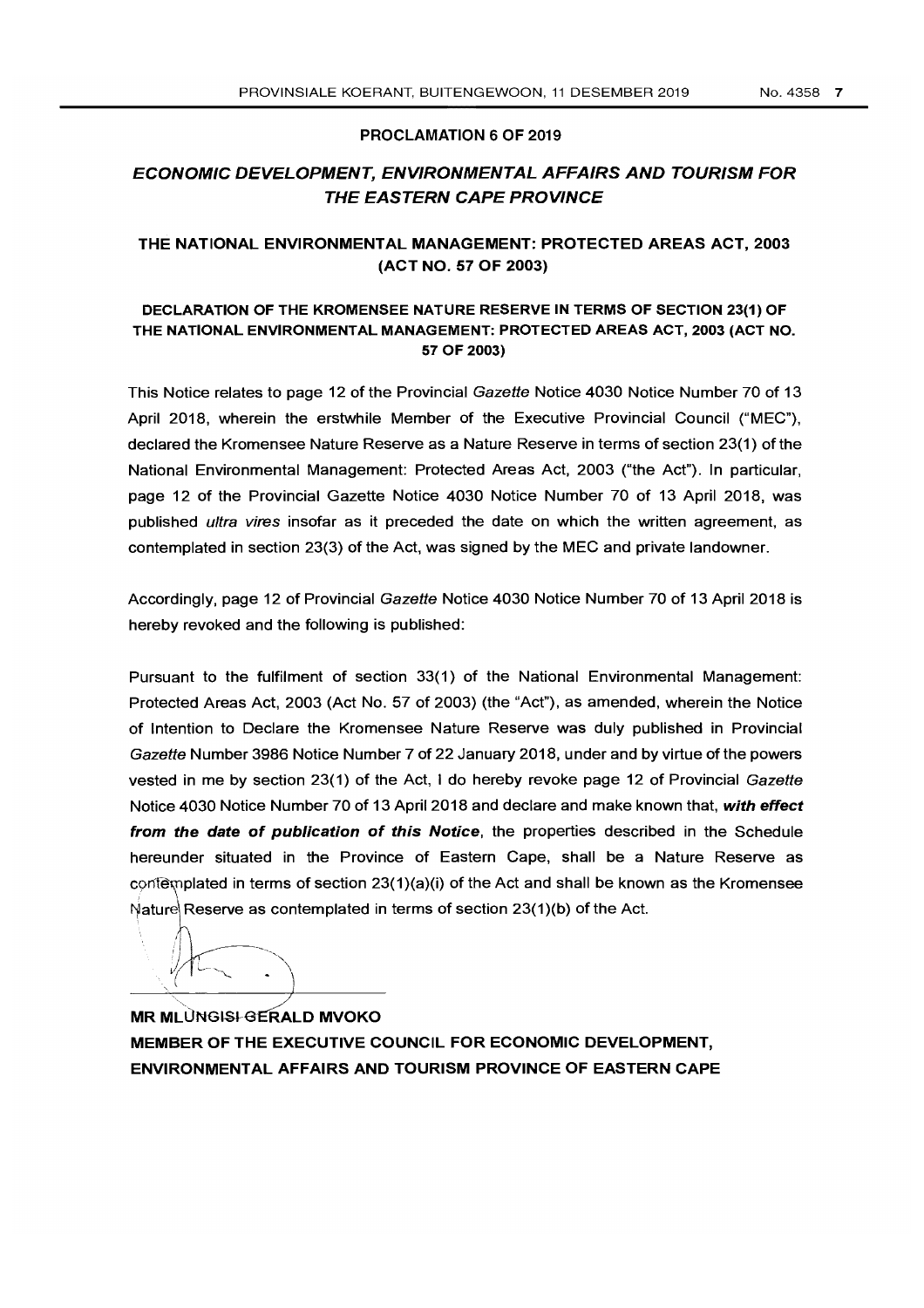### **SCHEDULE**

Name of the protected area (section 23(1)(b) of the National Environmental Management: Protected Areas Act (No. 57 of 2003): Kromensee Nature Reserve

Category of protected area (section 23(1)(i) of the National Environmental Management: Protected Areas Act (No. 57 of 2003): Nature Reserve.

Assignment of Management Authority assignment (according to section 38(2)(a) of the National Environmental Management Protected Areas Act (No. 57 of 2003): Kromensee Ontwikkelings (Pty) Ltd

Description of the protected area: the protected area is depicted in the diagram below and comprises the following properties: -

### Kromensee Nature Reserve

Farm No. 848, Registration Division Humansdorp, Province of Eastern Cape, in extent 155,7851 (one hundred and fifty-five comma seven eight five one) hectares, held by Deed of Transfer No. T21416/1996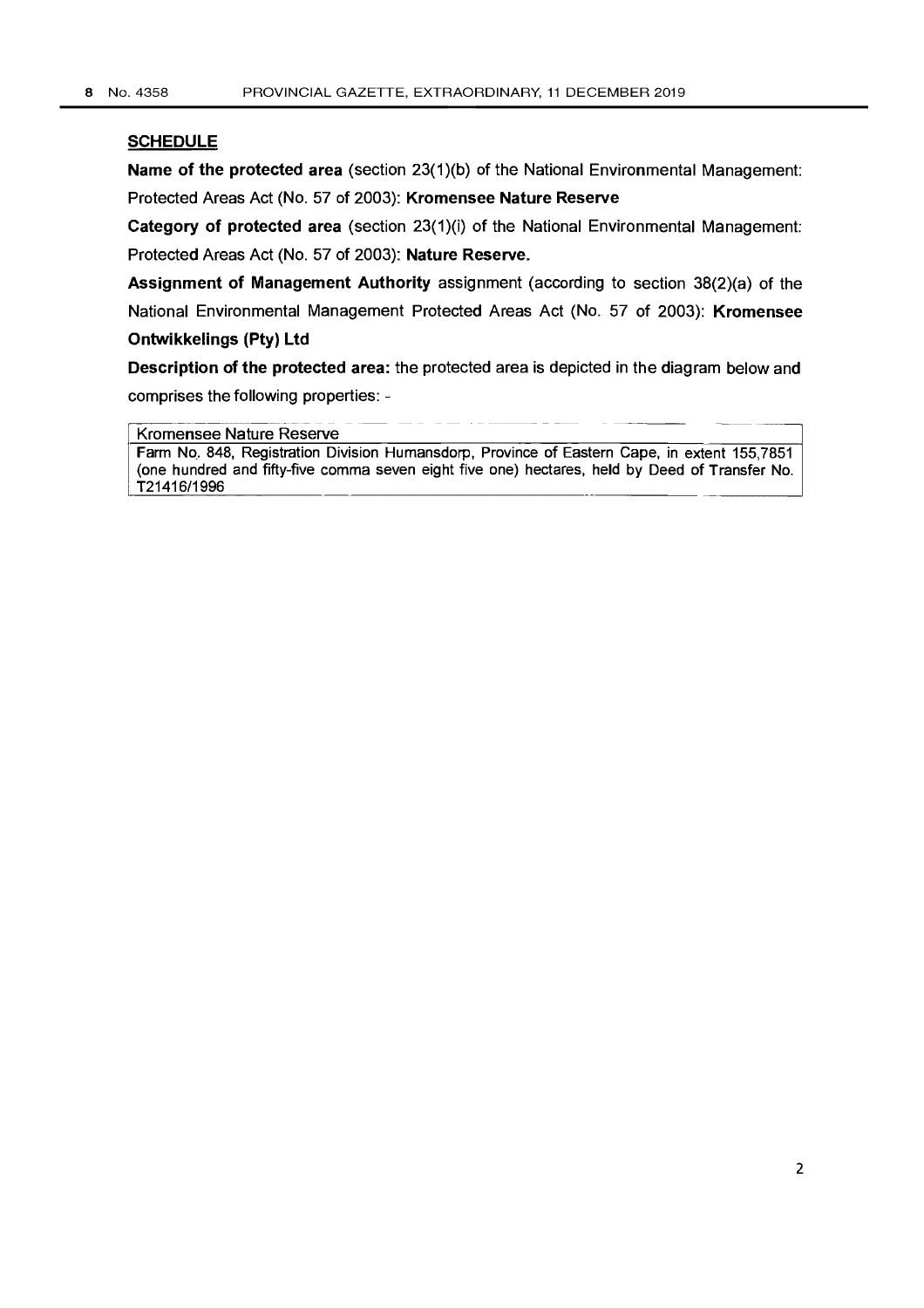OFFICE COPY **SIDES CO-ORDINATES**  $S.G.$  No. **ANGLES**  $\overline{25^\circ}$  X **Metres** Y System 1989/95 Constant  $\ddot{\phantom{a}}$  $0.00$ + 3700000,00 76355, 46 \* Approved AR. 45, 00 A 89 06 41 + 11988, 71  $\ddot{}$ **BC** 221.46 B 90 34 19 + 11956, 73  $\mathbf{B}$ 763B9, 02\* ÷ 283 44 22 ch C.  $\mathbf C$  $+ 12122.39$ 76538, 21\*  $\ddotmark$ uraio DE 1913.58 D 79 00 00 EF  $1239.00 \text{ E}$ 182 39 10  $+ 13428,90$ E 77924, 40  $\ddot{\phantom{1}}$  $04.13$ FΩ 60 29 10 15, 00 F F  $+ 14278,00$  $\ddot{\bullet}$ 78826, 70  $+ 14282.40$ GH 208, 80 G 246 25 10 G  $\ddot{+}$ 76812, 40 for Surveyor-General 1234, 50 H нJ 57 37 00  $+ 14489,90$  $H$  $\ddot{\phantom{1}}$ 78789, 30 SHEET 1 OF 2 SHEETS JK. 289 57 30  $\mathbf{I}$ J  $+ 13717.40$  $\ddot{\bullet}$ 77826.40 KL K LM **HA** 232, 60 M 256 34 38 M + 12159, 74 76513, 11\*  $\ddot{\bullet}$ DEa 297 08 00 GFb 180 00 00 **RDAK**  $+ 13787, 71$ (124) 76878,00\* Δ  $\ddot{}$  $(311)$ PBKT  $|A|$  + 9622.32  $\ddotmark$ 74082, 12\* BEACONS -A.C.M - 20mm iron peg in cairn  $B -$  Planted stone  $E - 200$ mm x 200mm Planted stone 450mm high F.H.J - Concrete block 150mm x 150mm x 900mm. G - 150mm x 300mm Planted piece of slate 600mm high **COMPONENTS:** (1) The figure  $A \oplus C$  M represents Portion  $B$ (a portion of Portion 2) of the farm Zeekoe Rivier No. 693 vide diagram No. 1988/95 annexed to (2) The figure LDEa high water mark of Indian Ocean bGHJK represents Remainder of Portion 15 of the farm Brakfontein No. 701 vide diagram No. 7437/87 annexed to CCT T72666/1988 The figure ABCDEa high water mark of Indian Ocean bGHJKLM represents 155, 7851 hectares of land, being FARM No. 848 and comprises (1) and (2) above situate in the Administrative District of Humansdorp Province of the Cape of Good Hope. Compiled in March 1995 by me. Poponen drukk ProfessionalLand Surveyor. S.T.Maarschalk (PLS 0363) This diagram is annexed to The original diagrams File No. Humd. 693 are as quoted above in S.A. No. Compiled  $(1)$  and  $(2)$ No. dated Comp AN-2BC/Z52 (6363) AN-2BC (3626)<br>AN-2DAB (3631)  $1.1.0.$ Registrar of Deeds